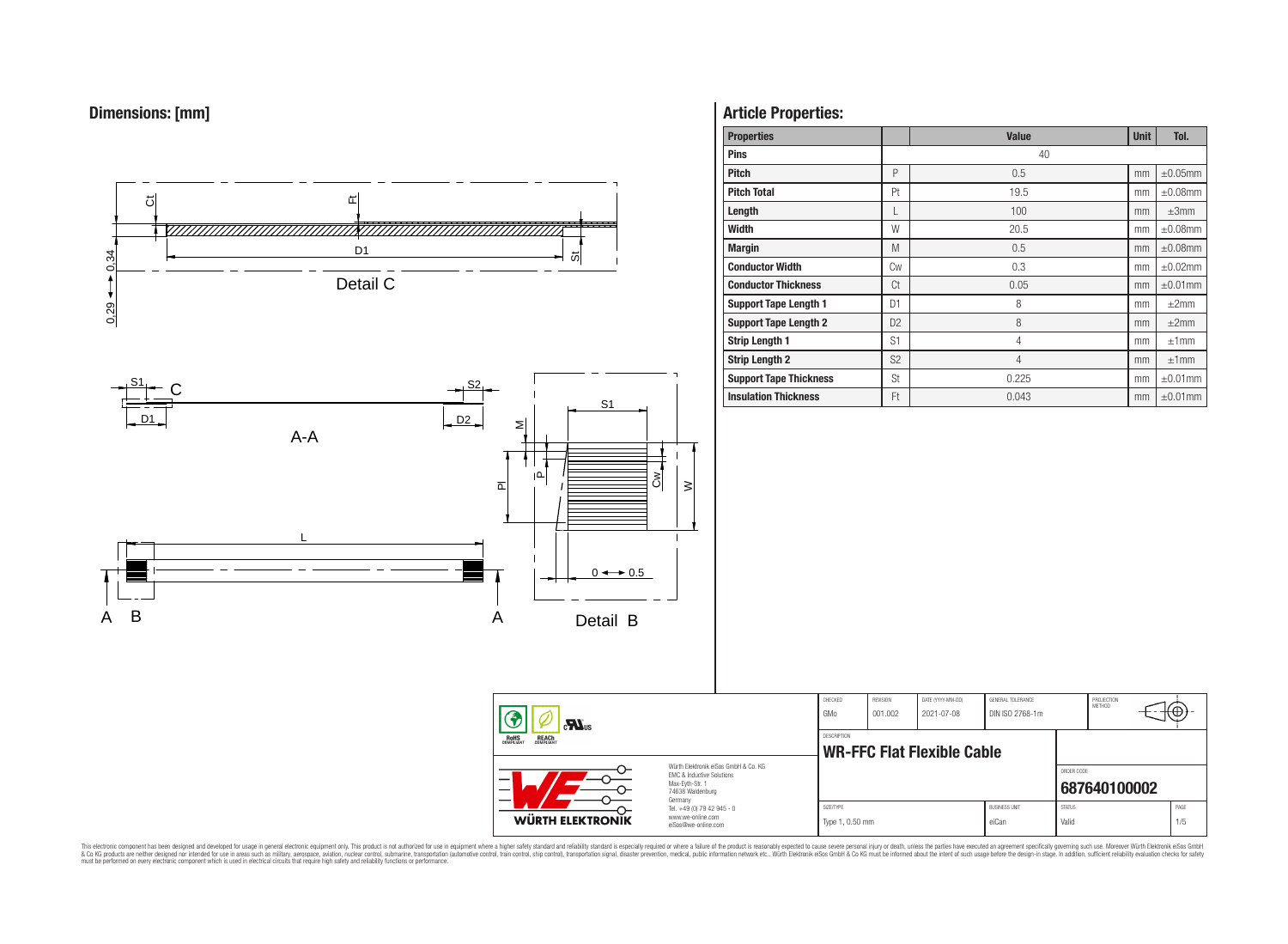# **Kind Properties:**

| <b>Duruping</b> | ററ<br>20 Mating cycles |
|-----------------|------------------------|

# **Material Properties:**

| <b>Insulator Material</b> | PET (White) |  |  |  |  |  |  |
|---------------------------|-------------|--|--|--|--|--|--|
| <b>Tape Material</b>      | PET (Blue)  |  |  |  |  |  |  |
| <b>Contact Material</b>   | Copper      |  |  |  |  |  |  |
| <b>Contact Plating</b>    | Tin         |  |  |  |  |  |  |

# **General Information:**

| Operating Temperature                   | -30 up to +105 $^{\circ}$ C |
|-----------------------------------------|-----------------------------|
| <b>Heat Resistance</b>                  | 110 °C x 96 HRS             |
| <b>Flammability Rating according to</b> | UL SUB.758                  |
| <b>Moisture Resistance</b>              | 40 °C, 95 % RH x 96 HRS     |

# **Electrical Properties:**

| <b>Properties</b>            |           | <b>Test conditions</b> | Value | <b>Unit</b> | Tol. |
|------------------------------|-----------|------------------------|-------|-------------|------|
| <b>Rated Current</b>         | 'R        |                        | 0.5   | А           | max. |
| <b>Working Voltage</b>       |           |                        | 60    |             |      |
| <b>Insulation Resistance</b> | $R_{ISO}$ | 500 V (DC)             | 1000  | $M\Omega/m$ | min. |
| <b>Withstanding Voltage</b>  |           | min No Breakdown       | 500   | V(AC)       |      |
| <b>Conductor Resistance</b>  | R         |                        | 1.4   | $\Omega/m$  | max. |
| <b>Contact Resistance</b>    | R         |                        | 20    | mΩ          | max. |

# **Mechanical Properties:**

| <b>Properties</b>              | <b>Test conditions</b> | Value | <b>Unit</b>       | Tol. |
|--------------------------------|------------------------|-------|-------------------|------|
| <b>Elongation of Insulator</b> |                        | 60    | $\frac{0}{0}$     | min. |
| <b>Tensile strength</b>        |                        | 35    | N/mm <sup>2</sup> | min. |
| <b>Flexing test</b>            | $180^\circ$            | 20    | Times             | min. |
| <b>Abrasion</b>                |                        | 10000 | Times             | min. |

# **Certification: RoHS Approval RoHS Approval Compliant** [2011/65/EU&2015/863]

# **REACh Approval REACh Approval Conform or declared [(EC)1907/2006] cULus Approval E328849**

| <b>Packaging Properties:</b> |     |
|------------------------------|-----|
| Packaging                    | Bag |

| $\mathbf{M}_{\text{us}}$<br>ROHS<br>COMPLIANT<br><b>REACH</b><br>COMPLIANT |                                                                                                          | CHECKED<br>GMo               | REVISION<br>001.002        | DATE (YYYY-MM-DD)<br>2021-07-08 | GENERAL TOLERANCE<br>DIN ISO 2768-1m |                        | PROJECTION<br>METHOD | πΨ          |
|----------------------------------------------------------------------------|----------------------------------------------------------------------------------------------------------|------------------------------|----------------------------|---------------------------------|--------------------------------------|------------------------|----------------------|-------------|
|                                                                            |                                                                                                          | DESCRIPTION                  | WR-FFC Flat Flexible Cable |                                 |                                      |                        |                      |             |
| –<br>--                                                                    | Würth Elektronik eiSos GmbH & Co. KG<br>EMC & Inductive Solutions<br>Max-Evth-Str. 1<br>74638 Waldenburg |                              |                            |                                 |                                      | ORDER CODE             | 687640100002         |             |
| WÜRTH ELEKTRONIK                                                           | Germany<br>Tel. +49 (0) 79 42 945 - 0<br>www.we-online.com<br>eiSos@we-online.com                        | SIZE/TYPE<br>Type 1, 0.50 mm |                            |                                 | <b>BUSINESS UNIT</b><br>eiCan        | <b>STATUS</b><br>Valid |                      | PAGE<br>2/5 |

This electronic component has been designed and developed for usage in general electronic equipment only. This product is not authorized for subserved requipment where a higher selection equipment where a higher selection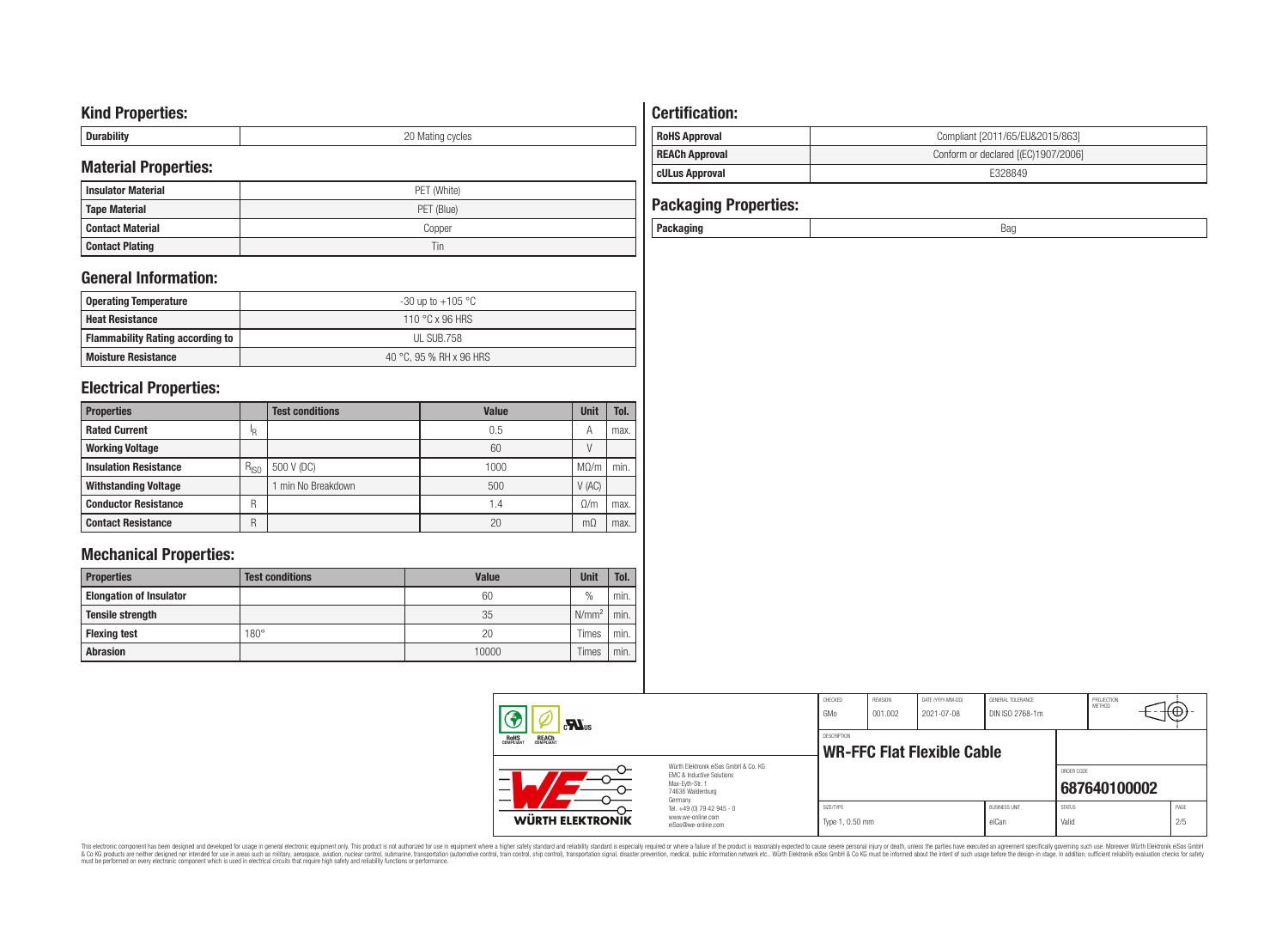

| <b>WÜRTH ELEKTRONIK</b>                  | Germany<br>Tel. +49 (0) 79 42 945 - 0<br>www.we-online.com<br>eiSos@we-online.com | SIZE/TYPE<br>Type 1, 0.50 mm |                            |                                   | <b>BUSINESS UNIT</b><br>eiCan               | <b>STATUS</b><br>Valid |                      | PAGE<br>3/5 |  |
|------------------------------------------|-----------------------------------------------------------------------------------|------------------------------|----------------------------|-----------------------------------|---------------------------------------------|------------------------|----------------------|-------------|--|
|                                          |                                                                                   |                              |                            |                                   | ORDER CODE                                  | 687640100002           |                      |             |  |
| HS<br>Liant<br><b>REACH</b><br>COMPLIANT |                                                                                   | <b>DESCRIPTION</b>           |                            | <b>WR-FFC Flat Flexible Cable</b> |                                             |                        |                      |             |  |
| $\mathbf{r}$                             |                                                                                   | CHECKED<br>GMo               | <b>REVISION</b><br>001.002 | DATE (YYYY-MM-DD)<br>2021-07-08   | <b>GENERAL TOLERANCE</b><br>DIN ISO 2768-1m |                        | PROJECTION<br>METHOD | (⊕          |  |

This electronic component has been designed and developed for usage in general electronic equipment only. This product is not authorized for subserved requipment where a higher selection equipment where a higher selection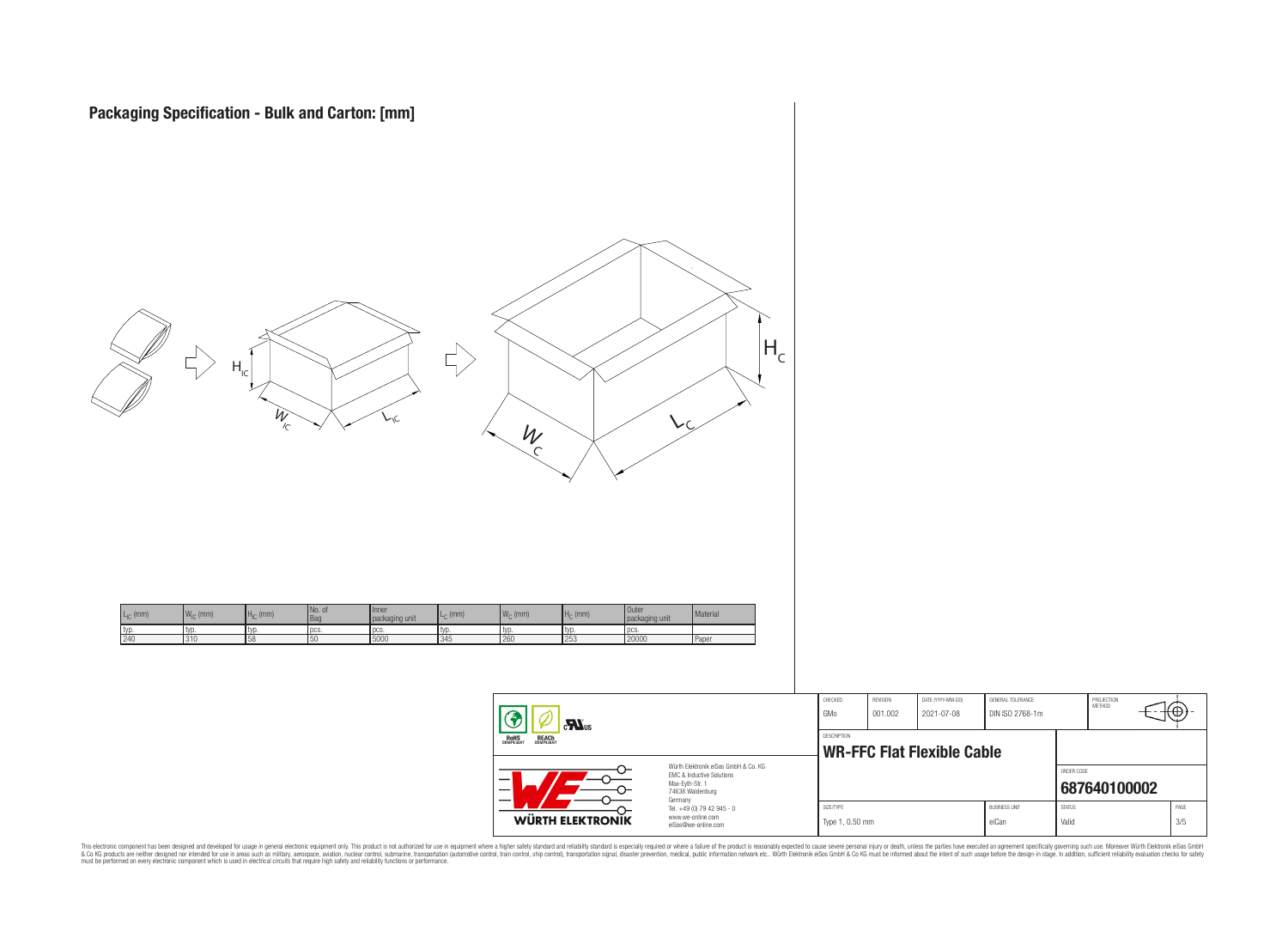# **Cautions and Warnings:**

## **The following conditions apply to all goods within the product series of the Connectors of Würth Elektronik eiSos GmbH & Co. KG:**

#### **General:**

- This mechanical component is designed and manufactured for use in general electronic equipment.
- Würth Elektronik must be asked for written approval (following the PPAP procedure) before incorporating the components into any equipment in fields such as military, aerospace, aviation, nuclear control, submarine, transportation (automotive control, train control, ship control), transportation signal, disaster prevention, medical, public information network, etc. where higher safety and reliability are especially required and/or if there is the possibility of direct damage or human injury.
- Mechanical components that will be used in safety-critical or high-reliability applications, should be pre-evaluated by the customer.
- The mechanical component is designed and manufactured to be used within the datasheet specified values. If the usage and operation conditions specified in the datasheet are not met, the component may be damaged or dissolved.
- Do not drop or impact the components, the component may be damaged.
- Prevent any damage or scratches on the component, especially on the actuator.
- Direct mechanical impact to the product shall be prevented (e.g overlapping of the PCB's).
- Würth Elektronik products are qualified according to international standards, which are listed in each product reliability report. Würth Elektronik does not warrant any customer qualified product characteristics beyond Würth Elektroniks' specifications, for its validity and sustainability over time.
- The responsibility for the applicability of the customer specific products and use in a particular customer design is always within the authority of the customer. All technical specifications for standard products do also apply to customer specific products.
- The mechanical component is designed to be used along with Würth Elektronik counterparts and tools. Würth Elektronik cannot ensure the reliability of these components while being used with other products.

#### **Product Specific:**

#### **Soldering:**

- The solder profile must comply with the technical product specifications. All other profiles will void the warranty.
- All other soldering methods are at the customers' own risk.

#### **Cleaning and Washing:**

- Washing agents used during the production to clean the customer application might damage or change the characteristics of the component, body, pins and termination. Washing agents may have a negative effect on the long-term functionality of the product.
- Using a brush during the cleaning process may deform function relevant areas. Therefore, we do not recommend using a brush during the PCB cleaning process.

#### **Potting and Coating:**

• If the product is potted in the customer application, the potting material might shrink or expand during and after hardening. Shrinking could lead to an incomplete seal, allowing contaminants into the components. Expansion could damage the components. We recommend a manual inspection after potting or coating to avoid these effects.

#### **Storage Conditions:**

- A storage of Würth Elektronik products for longer than 12 months is not recommended. Within other effects, the terminals may suffer degradation, resulting in bad solderability. Therefore, all products shall be used within the period of 12 months based on the day of shipment.
- Do not expose the components to direct sunlight.
- The storage conditions in the original packaging are defined according to DIN EN 61760-2.
- The storage conditions stated in the original packaging apply to the storage time and not to the transportation time of the components.

#### **Packaging:**

• The packaging specifications apply only to purchase orders comprising whole packaging units. If the ordered quantity exceeds or is lower than the specified packaging unit, packaging in accordance with the packaging specifications cannot be ensured.

#### **Handling:**

- Do not repeatedly operate the component with excessive force. It may damage or deform the component resulting in malfunction.
- In the case a product requires particular handling precautions, in addition to the general recommendations mentioned here before, these will appear on the product datasheet
- The temperature rise of the component must be taken into consideration. The operating temperature is comprised of ambient temperature and temperature rise of the component.The operating temperature of the component shall not exceed the maximum temperature specified.

These cautions and warnings comply with the state of the scientific and technical knowledge and are believed to be accurate and reliable. However, no responsibility is assumed for inaccuracies or incompleteness.

| $\mathbf{r}$<br>ROHS<br>COMPLIANT<br><b>REACH</b><br>COMPLIANT<br>Würth Elektronik eiSos GmbH & Co. KG<br>EMC & Inductive Solutions<br>–<br>Max-Eyth-Str. 1<br>74638 Waldenburg |                                                                                   | CHECKED<br>GMo                                          | <b>REVISION</b><br>001.002 | DATE (YYYY-MM-DD)<br>2021-07-08 | GENERAL TOLERANCE<br>DIN ISO 2768-1m |                        | PROJECTION<br>METHOD | ₩           |
|---------------------------------------------------------------------------------------------------------------------------------------------------------------------------------|-----------------------------------------------------------------------------------|---------------------------------------------------------|----------------------------|---------------------------------|--------------------------------------|------------------------|----------------------|-------------|
|                                                                                                                                                                                 |                                                                                   | <b>DESCRIPTION</b><br><b>WR-FFC Flat Flexible Cable</b> |                            |                                 |                                      |                        |                      |             |
|                                                                                                                                                                                 |                                                                                   |                                                         |                            |                                 |                                      | ORDER CODE             | 687640100002         |             |
| WÜRTH ELEKTRONIK                                                                                                                                                                | Germany<br>Tel. +49 (0) 79 42 945 - 0<br>www.we-online.com<br>eiSos@we-online.com | SIZE/TYPE<br>Type 1, 0.50 mm                            |                            |                                 | <b>BUSINESS UNIT</b><br>eiCan        | <b>STATUS</b><br>Valid |                      | PAGE<br>4/5 |

This electronic component has been designed and developed for usage in general electronic equipment only. This product is not authorized for use in equipment where a higher safety standard and reliability standard si espec & Ook product a label and the membed of the seasuch as marked and as which such a membed and the such assume that income in the seasuch and the simulation and the such assume that include to the such a membed and the such